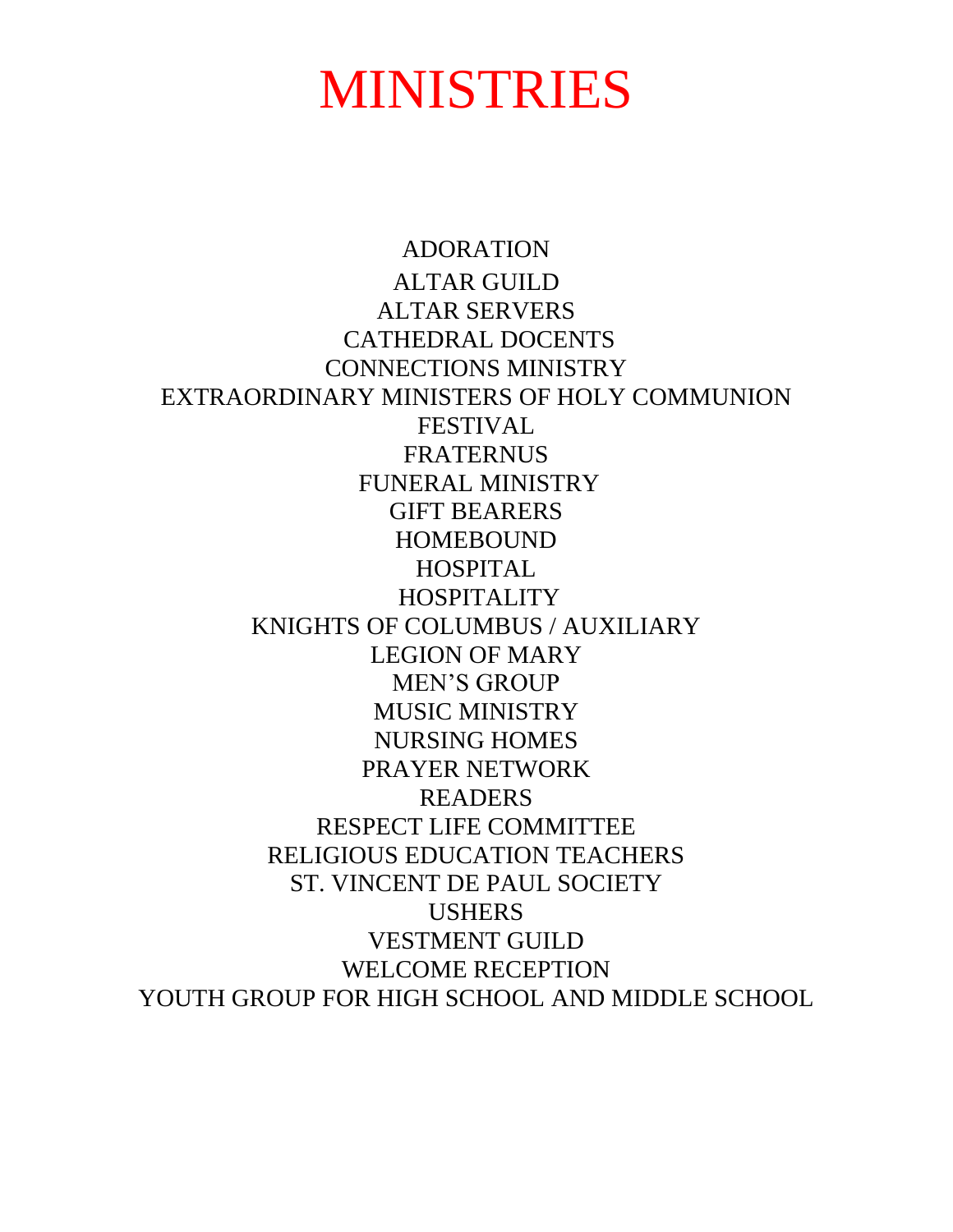### Adoration

**Exposition of the Blessed Sacrament is held Monday through Friday following the 7:00 a.m. Mass until 3:00 pm at the Cathedral in the Blessed Sacrament Chapel. You are asked to set aside one hour per week for our Lord to spend in His Company. To reserve your one hour time slot with the Lord please email Remy DeVoe at msha@bellsouth.net**

# Altar Guild

**You are needed to help with laundering and ironing as well as basic cleanup and setup of the altar. Regular church cleaning is done every Thursday after the 7:00 a.m. Mass. There are also special seasonal needs, such as Advent, Christmas, Lent, Holy Week, Pentecost, and August 28 (St. Augustine's Day) that require special care of our church. For information or if you have some time to give in assisting in the preparation of our Lord's Table, contact Cerilina Crowder at (904) 824-9398 or by email:** [celcrow@att.net](mailto:celcrow@att.net)

## Altar Servers

**Altar servers are called to be young friends of Jesus. Because there are both the "public" and "sacred" dimensions of serving at the altar, special training is required. Fully initiated adults (those who are baptized, confirmed and who have received the Eucharist) and children in the fourth grade and above (who have been baptized, celebrated the Sacrament of Reconciliation and have received the Eucharist), are invited to become Servers. The schedule of servers is published on a monthly basis. For information or to volunteer for this ministry please contact Fr. Mac by email:** [frmachillstaug@gmail.com](mailto:frmachillstaug@gmail.com)

### Cathedral Docents

**Our primary mission is to welcome visitors to the Cathedral Basilica of Saint Augustine. We share our historical traditions as well as information about the artistic and architectural elements of the Cathedral. The docents help to preserve our rich religious and local history. To volunteer please email the docent coordinator at**

**[cathexperience@gmail.com](mailto:cathexperience@gmail.com)**

Connections Ministry

Cathedral Basilica of St. Augustine **Page 1**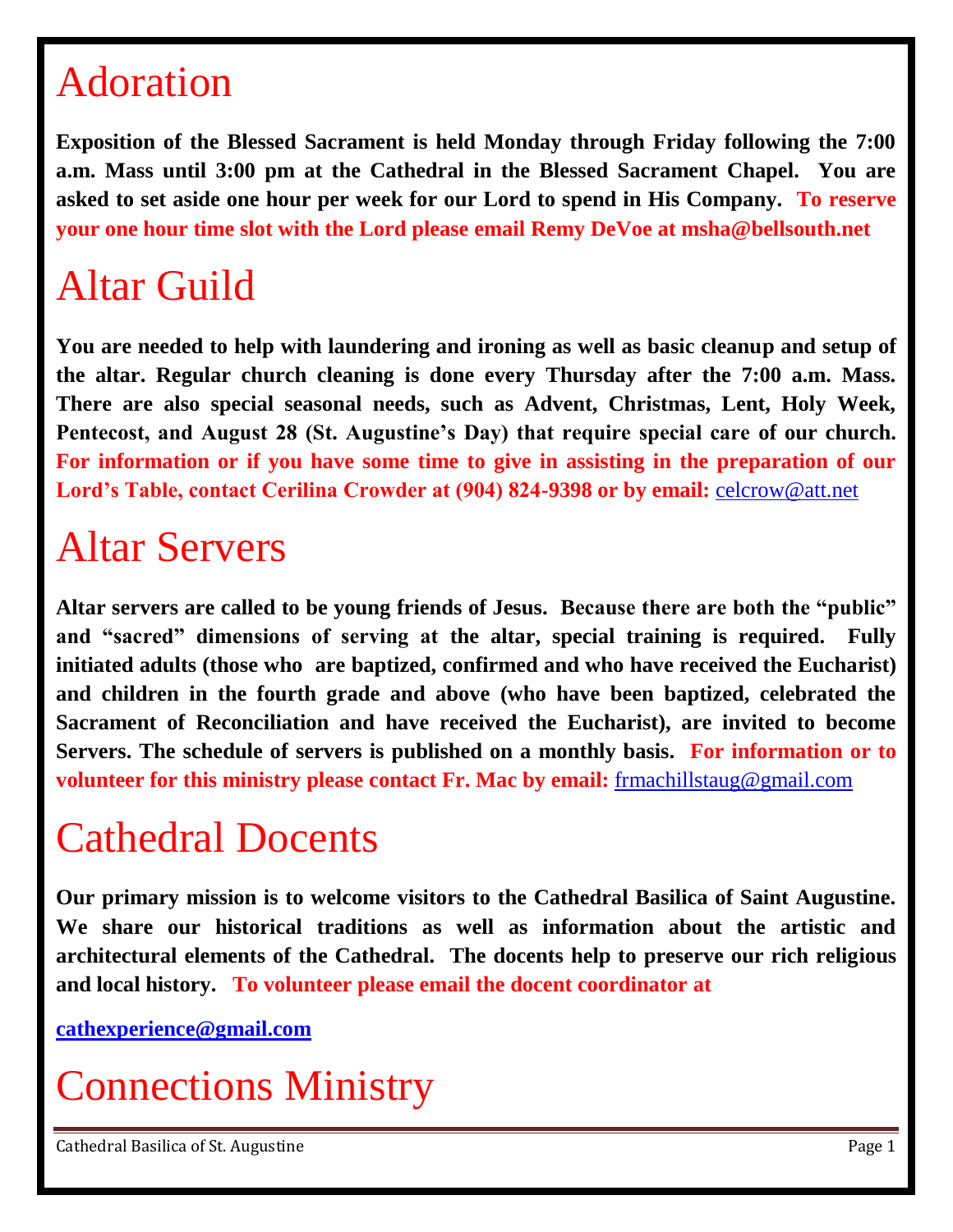**All those who are baptized are disciples of our Lord and Savior and therefore are required by their faith to go out and evangelize. This ministry's main purpose is to bring back to the Church those Catholics who have for one reason or another left the Church. Is one of your neighbors, your children or one of your friends someone that used to go to Church, who has fallen away, for some reason or another? Oftentimes all these people need is someone to ask them to come back. This ministry will teach you as a Catholic how to evangelize. For information or to volunteer for this ministry call Tom Kavanaugh at (904) 540-2165 or email:** [kavcon@flash.net](mailto:kavcon@flash.net) 

# Extraordinary Ministers of Holy Communion

**As a commissioned Extraordinary Minister of Holy Communion, you will assist with the distribution of Holy Communion to the faithful. You are required to be a fully initiated Catholic, having received the sacraments of Baptism, Confirmation and the Eucharist. In addition you must be at least 16 years of age. You must regularly attend Mass on Sundays and holy days of obligation. Special training classes are required in the Theology and Celebration of the Eucharist. For information or to volunteer for this ministry contact Deacon Chuck Kanaszka at (904) 824-2806, ext. 301 or by email:** [ckanaszka@gmail.com](mailto:ckanaszka@gmail.com) 

#### Festival

**The Festival is our main fund raiser which is done yearly for Cathedral Parish School and Cathedral Parish Early Education Center. This event is a 3 day fun-filled extravaganza, running from Friday until Sunday. There are carnival rides, games, a silent auction, great food and live entertainment. Your help is urgently needed for this huge event. Whether it's to offer your time to help with the preparations, work at times during the Festival, make donations for the Silent Auction, or anything else.** 

**Call Kevin Partel at (904) 829-0851 to offer your assistance.**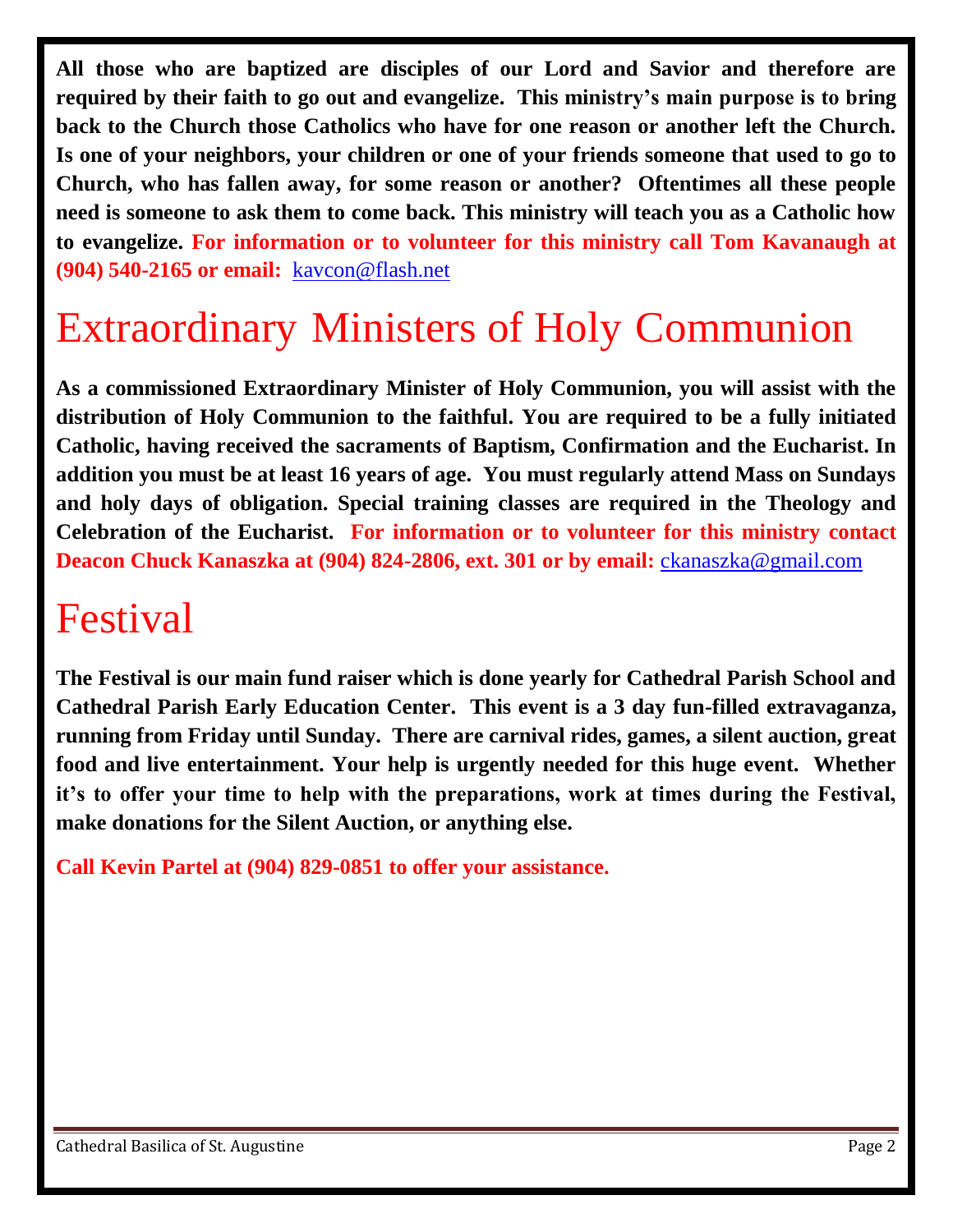#### Fraternus

**Fraternus is a Brotherhood of Disciples. Fraternus fosters a brotherhood rooted in virtue and in the richness of the Catholic Faith, while appealing to the masculine yearning for physical activity, competitive sports, and male companionship. Fraternus challenges men to a virtuous life through personal prayer, participation in the Sacraments, and meaningful involvement with their parish. As men grow in holiness, the Holy Spirit compels them to pass this on to the next generation. Fraternus trains and equips these men and entrusts them with the challenge to mentor boys in grades six through twelve, into virtuous Catholic men. Fraternus ministers to the hearts of both adult leaders ("captains") and male youth ("brothers"). Volunteers are required to attend a Protecting God's Children workshop and pass a criminal background check. If you are ready to accept the Fraternus challenge and volunteer in mentoring boys of virtue, contact Rob Keating at 904-797-8625 or email:** [cathedralfraternus@gmail.com](mailto:cathedralfraternus@gmail.com)

# Funeral Ministry

**This is a ministry that is offered at a time of sadness in a family. We are here to offer initial help to a family following the death of a loved one. This is done through a visit with the family. Members of this ministry may also be able to help as liturgical ministers during the funeral services. Participation in this ministry requires a background check and attendance at the Protecting God's Children Workshop. Please contact Chuck or Jean Broglio at (904) 814-8339 or email:** [jeanchuck78@comcast.net](mailto:jeanchuck78@comcast.net)

### Gift Bearers

**At each Mass we need representatives of the congregation to bring forth the people's gifts for presentation to our Lord. By signing up for this ministry you and your family will take the bread and wine and offertory collection up to the sanctuary. You will be assigned a Mass every so often that you would normally attend. The only requirement to become part of this ministry is that you regularly attend Mass on Sundays and Holy Days. You can sign up as an individual or as a family.**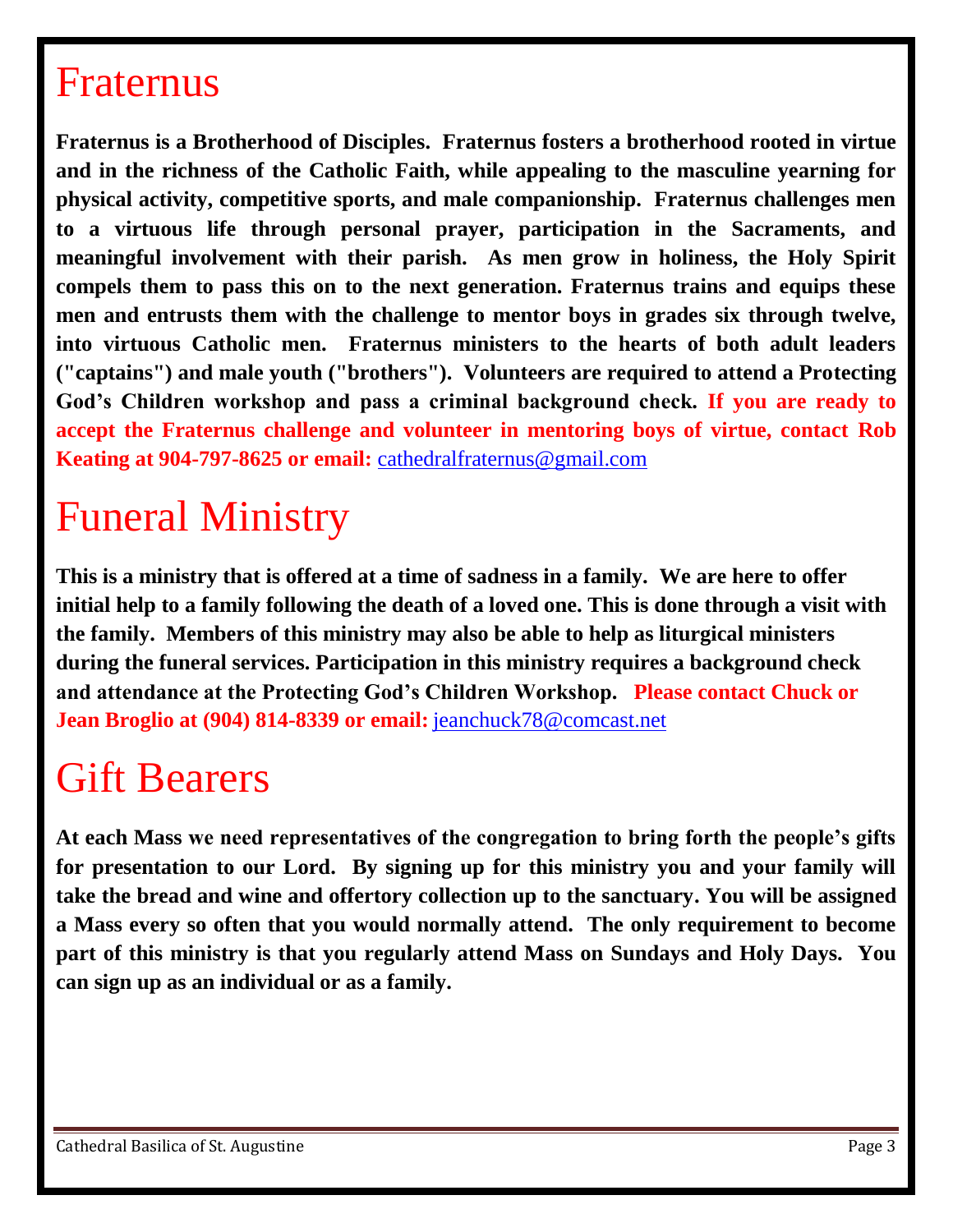# Homebound

**This is an extension of Extraordinary Ministers of Holy Communion. Additional training is required for those who distribute Holy Communion to the homebound. In addition you will be required to attend a Protecting God's Children Workshop and pass a criminal background check. Please contact Jerry Veierstahler (904) 814-3626**

# **Hospital**

**This is an extension of Extraordinary Ministers of Holy Communion. Additional training is required for those who distribute Holy Communion to the hospitals criminal background check and attendance at a Protecting God's Children workshop is required. Please contact Mary Ryan at (904) 342-2166 or email:** [maryatexit@aol.com](mailto:maryatexit@aol.com) 

# **Hospitality**

**If you enjoy putting together a party, decorating or figuring out fun things to do, you should be part of this ministry. Whether it's a New Year's Eve Party, a fun Las Vegas Night where you can play Vegas style games for fun and prizes; a 50's dance, poodle skirts and all; a simple dinner or pot luck. You name it and you can be part of it. Your help is needed for this fun ministry. For information, suggestions or to volunteer in this fun filled ministry contact Darlene Kanaszka at (904) 631-7631 or email:** 

[darlenekanaszka@gmail.com](mailto:darlenekanaszka@gmail.com)

# Knights of Columbus & Auxiliary

**The Knights of Columbus is a Catholic men's spiritual and fraternal organization, which is of invaluable assistance to the parish and the apostolic works of the Diocese. This organization is open to all Catholic men at least 18 years of age who are practicing Catholics (as recognized by the Holy See). For information on the 3 rd Degree, including membership or transferring your membership, please contact Josh Currie, Grand Knight, at [Jcurriekofc@gmail.com.](mailto:Jcurriekofc@gmail.com) For information on the 4 th Degree, including membership or transferring your membership, please call Jim Hughes, Faithful Navigator, at (904) 797- 2602**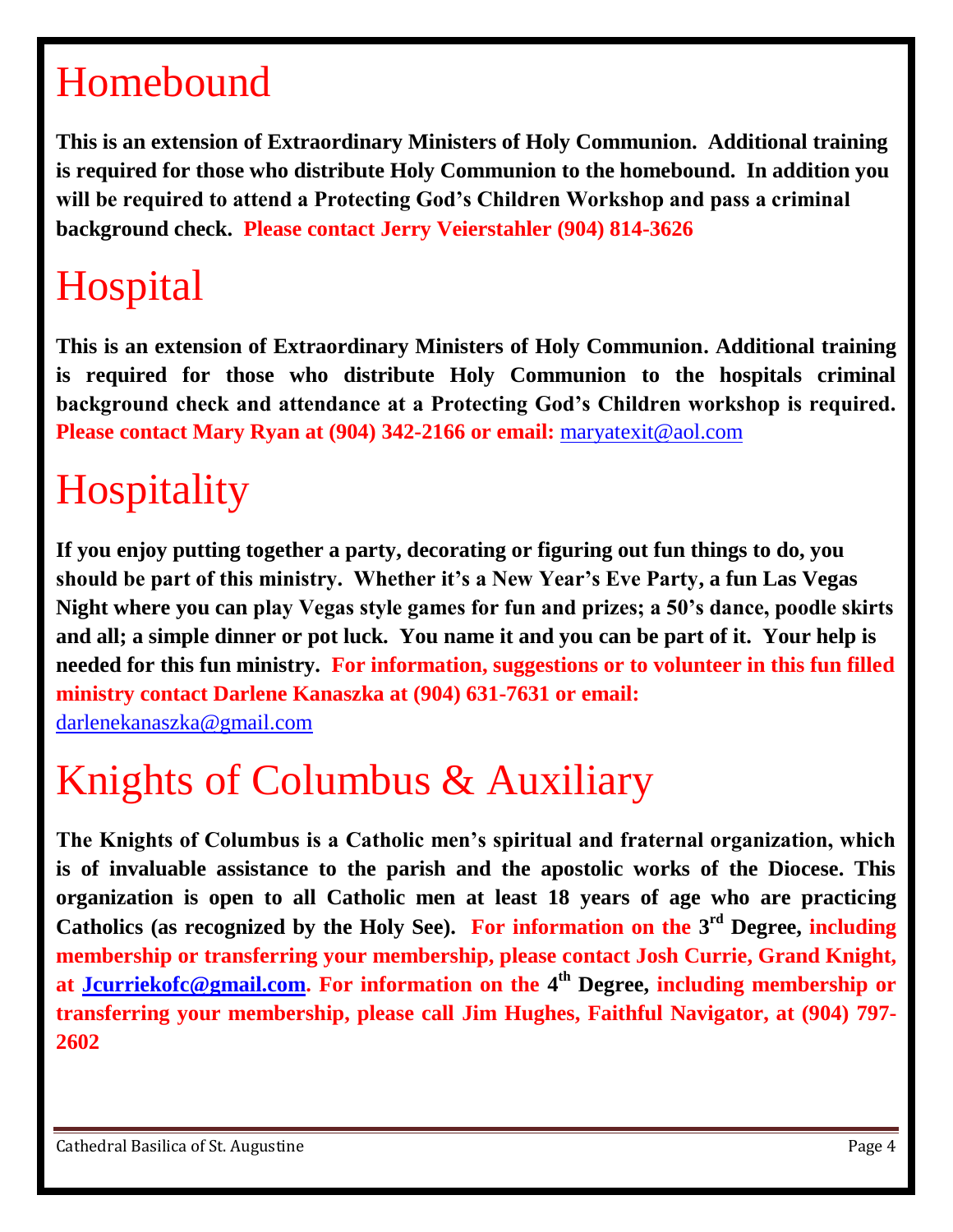# Legion of Mary

**The object of the Legion of Mary is the glory of God through the holiness of its members developed by prayer and active cooperation. The spirit of the Legion of Mary is that of Mary herself. Especially, the Legion aspires after her profound humility, her perfect obedience, her angelic sweetness, her continuous prayer, her universal mortification, her altogether spotless purity, her heroic patience, her heavenly wisdom, her self-sacrificing courageous love of God, and above all her faith. The Legion of Mary meets weekly for prayer, devotion and evangelization, performing social and outreach services. For further information please email Ginger Grant at [gingergrant13@yahoo.com](mailto:gingergrant13@yahoo.com) or Jan Stevens at 904-377-2172 or email janniemaxx@aol.com**

## Men's Group

The Men's group is that group that is behind the scenes of the goings on around the parish. They are the ones you don't see, but they are there to help whenever anything needs to be done at Cathedral events. The Men's Group meets Saturday mornings. **To become involved contact John Datoma at (904) 325-3869 or email: [jddawg4@gmail.com](mailto:jddawg4@gmail.com)** 

# Music Ministry

**The Cathedral Music Ministry welcomes the participation of all people, singers and instrumentalists, who wish to share their musical gifts with the parish community. For information or to volunteer for this ministry please (904) 824-2806, ext. 331 or by email:**  [cathstaugmusic@gmail.com](mailto:cathstaugmusic@gmail.com)

# Nursing Home

**This is an extension of Extraordinary Ministers of Holy Communion. Additional training is required for those who distribute the Eucharist to the nursing homes. Also, you will be required to attend a Protecting God's Children Workshop and pass a criminal background check. Contact Pat Poticny at (904) 652-5376 or email:** [plpoticny@gmail.com](mailto:plpoticny@gmail.com)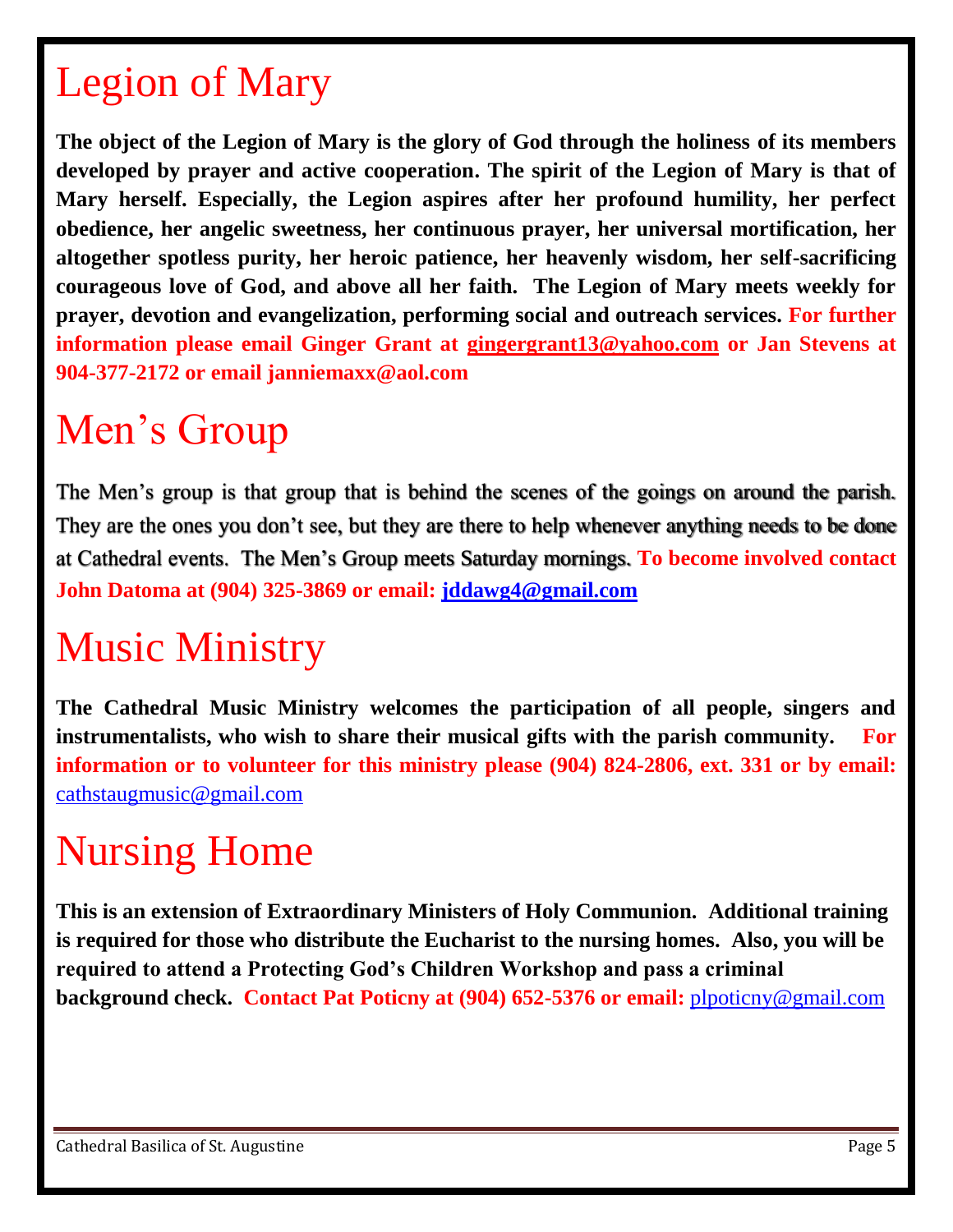# Prayer Network

**Would you consider joining with this group of caring people in praying for others? It takes no additional time on your part and is a ministry that can do wonders for others, including your friends and families. When many pray for the same intentions they are heard and listened to over and over. This is so simple, yet so powerful. Come pray with us and pass it on. To join us, to leave a prayer request, or for questions, contact Daniel or Terry Jo Harford at (904) 599-9455** 

### Readers

**The purpose of the Reader's ministry is to proclaim the Word of God in the liturgical assembly. This proclamation must be done clearly and with understanding so that all gathered in worship may be nurtured and grow as they are fed from the table of God's Word. It is necessary for a Reader to be a person with a strong faith and a knowledge and command of communication skills. You are required to be a fully initiated Catholic, having received the Sacraments of Baptism, Confirmation and the Eucharist. You must regularly attend Mass on Sundays and holy days of obligation. You will be formed in a basic theology of the Word of God and its importance in the celebration of the sacred liturgy. For information or to volunteer for this ministry contact Jim Flood at Jim.Flood@supremelending.com**

# Respect Life Committee

**We are committed to bringing the Gospel of Life through prayer, education and service to our parish community. Our efforts concentrate on all human life from conception to natural death. Programs involve both youth and adults. Coordinator Lisa Lobo at lisa.lobo@tiaabank.com**

# Religious Education Teachers

**The success of our religious education program depends on the dedicated individuals in our parish willing to share their time, talents and faith with the future church, our parish children. We encourage all our parishioners, as well as parents of children in our program to help out in some way. For additional information please contact our Director of Religious Education at (904) 824-2806, ext. 315 or email:** [cathedralcfp@gmail.com](mailto:cathedralcfp@gmail.com)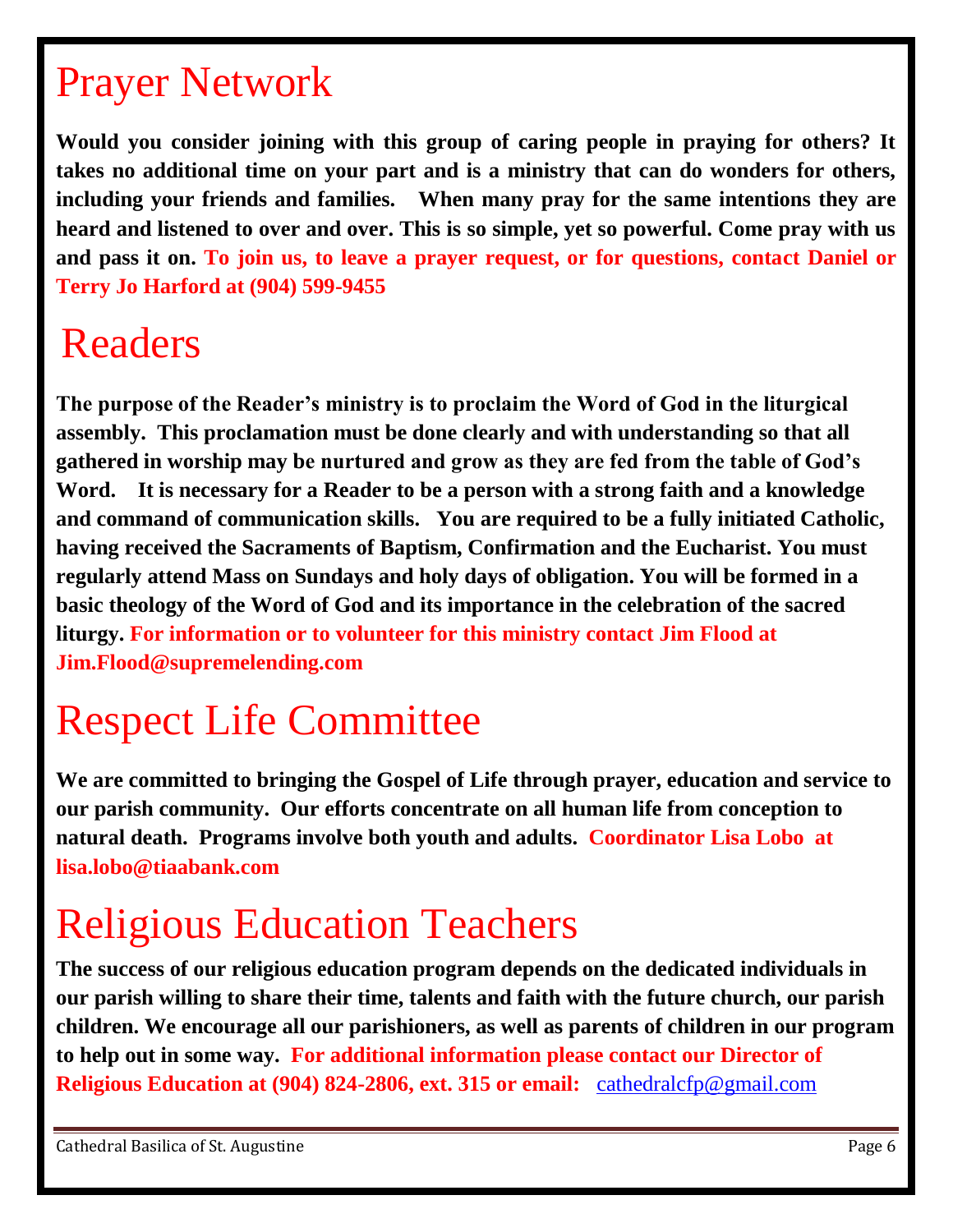# St. Vincent DePaul -St. Augustine Conference

**This is a ministry that provides direct assistance to the poor and needy of our community: food, clothes, furniture, rental assistance and help with utilities. We are in need of caring, compassionate people to volunteer anywhere from as little as 4 hours per week giving assistance to the poor. All are welcome to this most rewarding experience. To volunteer, contact the Thrift Shop at (904)824-3333. Contact Client Services at (904)217-8097.** 

- *We need your gently used donations for the store. Small or large, you can drop them off, or call the store for pickup of larger items.*
- *You never know what you'll find in our Thrift Store, but everything is a bargain.*

#### Ushers

**The purpose of this ministry is to assist in creating an environment of Christian hospitality and welcome. The Ushers will normally be the first persons encountered as people enter the church. Men and women, from young adults to the young at heart, as well as entire families are welcome (this is a good opportunity for families to serve together). You are required to be an active and faithful member of the parish and regularly attend Mass on Sundays and holy days of obligation. You are also encouraged to participate in the sacraments. This does not have to be a weekly commitment.**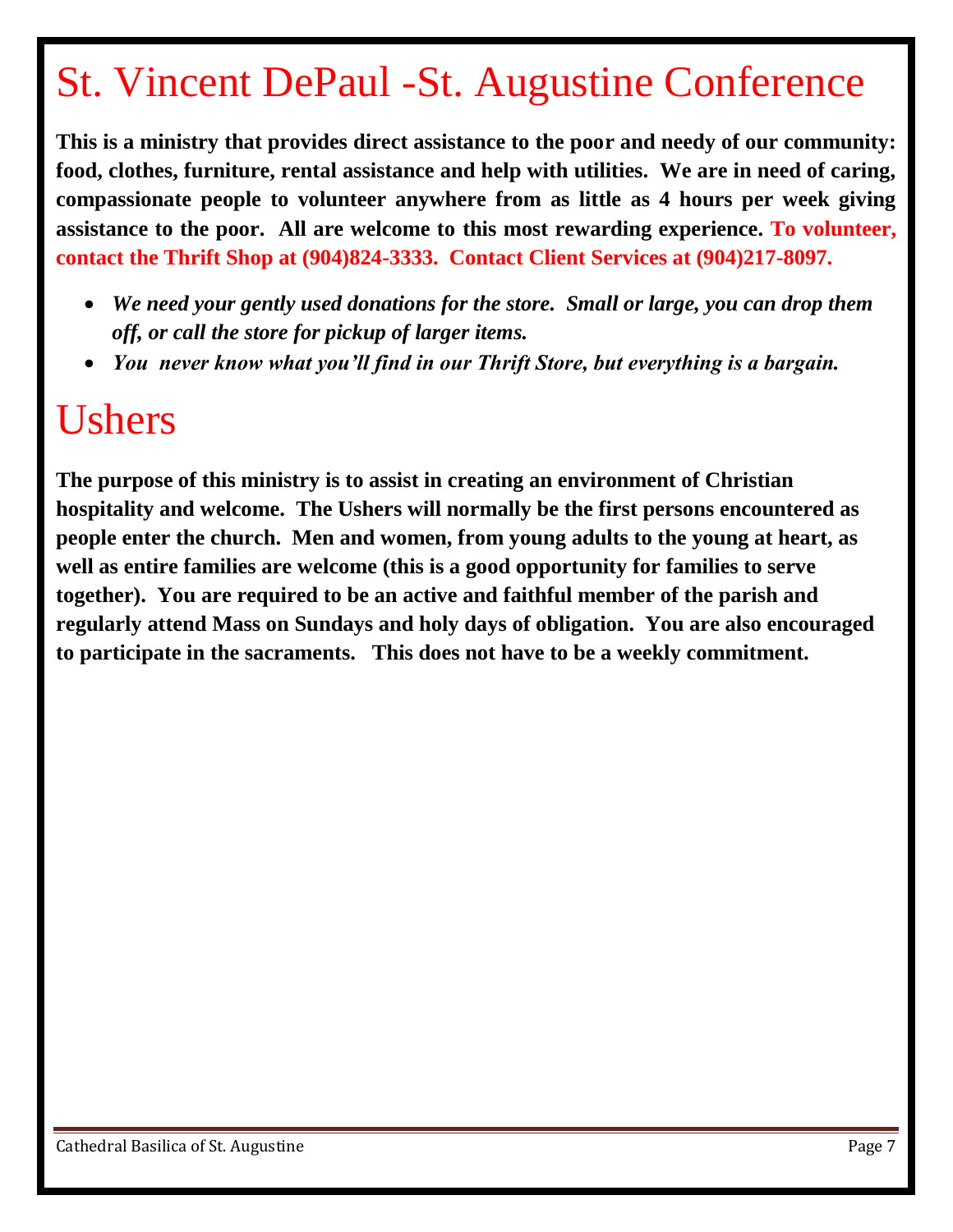#### Vestment Guild

**The Vestment Guild is a group of parishioners with experience and expertise in the fields of textile, sewing and manufacturing of garments. What all the members have in common is a love of the needle and thread, and a desire to share their talent and gift with the parish. The Guild will tend to designing and creating – "clothing the house of God" and its ministers – with beautiful vesture, appropriate to the Cathedral Basilica. For further information, please contact Fr. Jeff by email:** [frjeffstaug@gmail.com](mailto:frjeffstaug@gmail.com)

# Youth Group for High School and Middle **School**

**High School and Middle School students have a wonderful opportunity to be a part of a ministry this parish offers that is totally designed specifically for teens. Our Senior Youth Group (SYG) and Junior Youth Group (JYG) programs challenge teens to grow deeper in their relationship with Christ and transform their lives through weekly meetings, retreats, trips and fun! Our typical SYG night consists of a message on the next week's readings, praise and worship, small group, skits and fun! Our JYG typical night consists of a message and fun with a chance for middle school students to learn about their faith. The easiest way to get involved is to just show up! To volunteer or for additional information please email: ym.cathedral@gmail.com**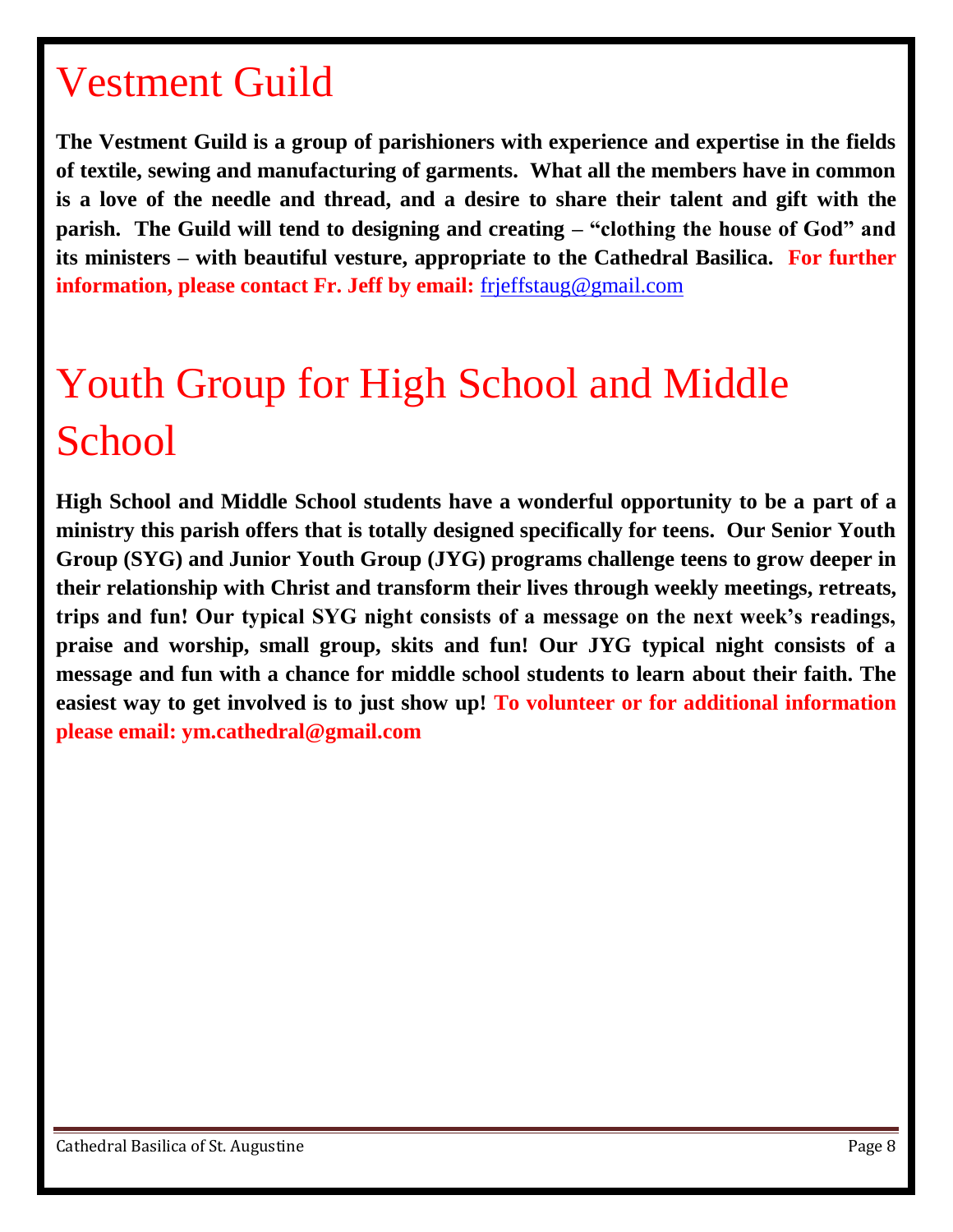# OTHER LOCAL MINISTRIES

*\*Many of these ministries are not directly connected with the Cathedral Parish or the Diocese of St. Augustine. However they are additional opportunities for the faithful to be good stewards of time and talent.*

# CATHOLIC CHARITIES CATHOLIC DAUGHTERS OF AMERICA FLAGLER COLLEGE - CATHOLIC COLLEGE FELLOWSHIP

#### ST. AUGUSTINE DIOCESAN CEMETERIES

#### NORTHEAST FLORIDA COMMUNITY HOSPICE

#### OUR LADY OF HOPE COMMUNITY FARM

#### PRISON MINISTRY

#### ST. FRANCIS HOUSE, SOUP KITCHEN

#### ST. GERARD HOUSE

#### TOLOMATO CEMETERY PRESERVATION ASSOCIATION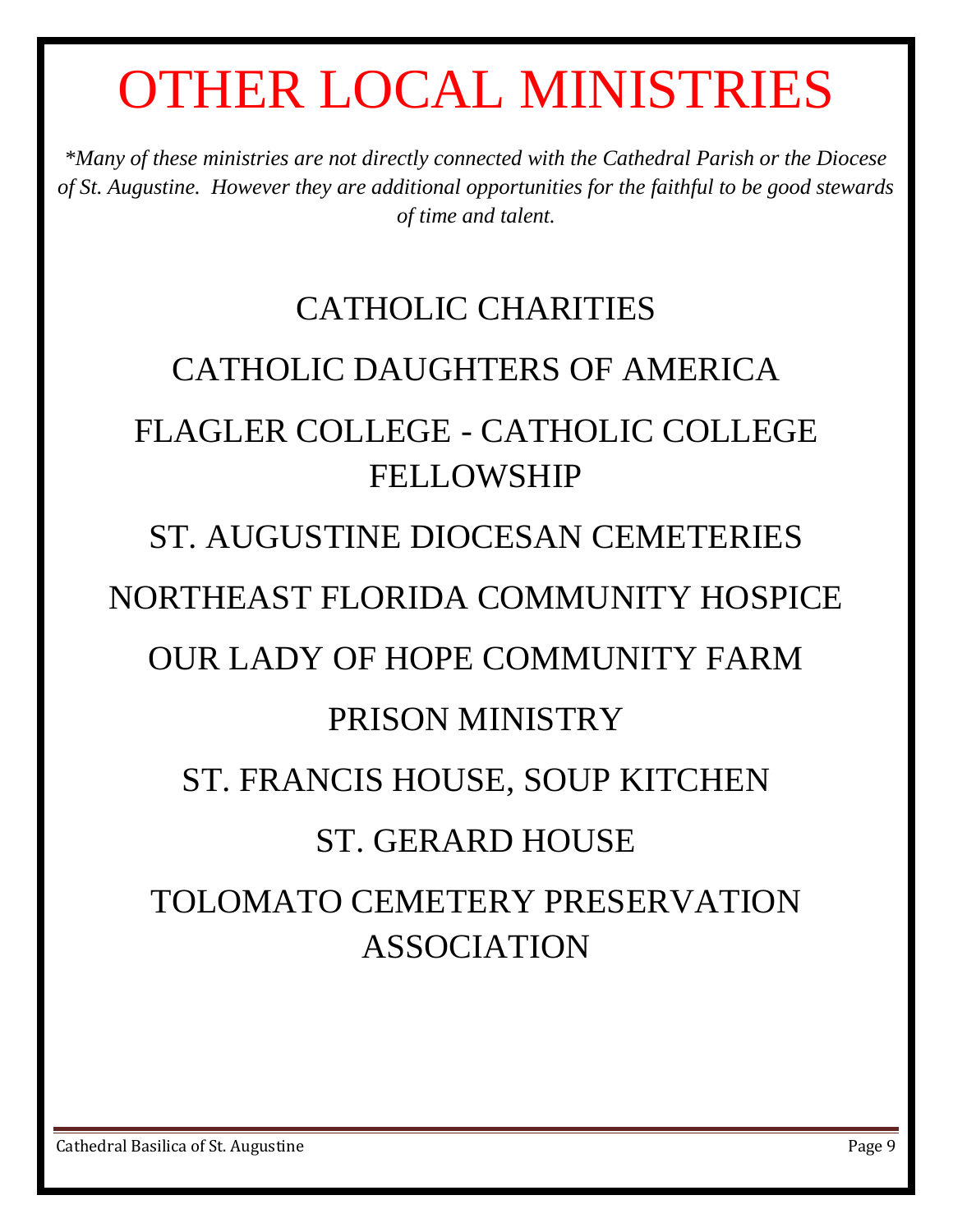### Catholic Charities

**This organization needs volunteers for many different kinds of work. For example: assistance with the pantry, organizing clothing, respite care, office work (so the social workers can do their work), etc. Work as much or as little as you like, when you like. They need all the help they can get. Please call (904) 829-6300 for more information.**

## Catholic Daughters of America

**Court 23 is primarily a spiritual society, tending carefully to our Catholic heritage. They take care of the older nuns, priests and maintain spiritual and moral values. Contact Mary Baker at (904) 829-2357.**

# Flagler College-Catholic College Fellowship

**Work with our already in – place prayer and catechism oriented group, which meets twice a week. Assist in the founding of a Fellowship, with college-aged social activities, as well as prayer and learning about the Catholic faith. Contact Frank Benischeck at [FJBStAug@yahoo.com](mailto:FJBStAug@yahoo.com)**

#### St. Augustine Diocesan Cemeteries

**This includes San Lorenzo Cemetery in Saint Augustine and Saint Mary Cemetery in Korona. Our ministry is one of service. The cemetery is a sacred place, and burying the dead is a Corporal Work of Mercy. Here the relatives and friends of our deceased loved ones come to pray and find peace and serenity in this reverent setting. We want the cemeteries to continue to be holy places where religious ceremonies are held to pray in a special way for all those buried in its sacred ground. Contact Jan Stevens for special events or service possibilities at (904) 824-6680 or 904-377-2172 or email jstevens@dosafl.com**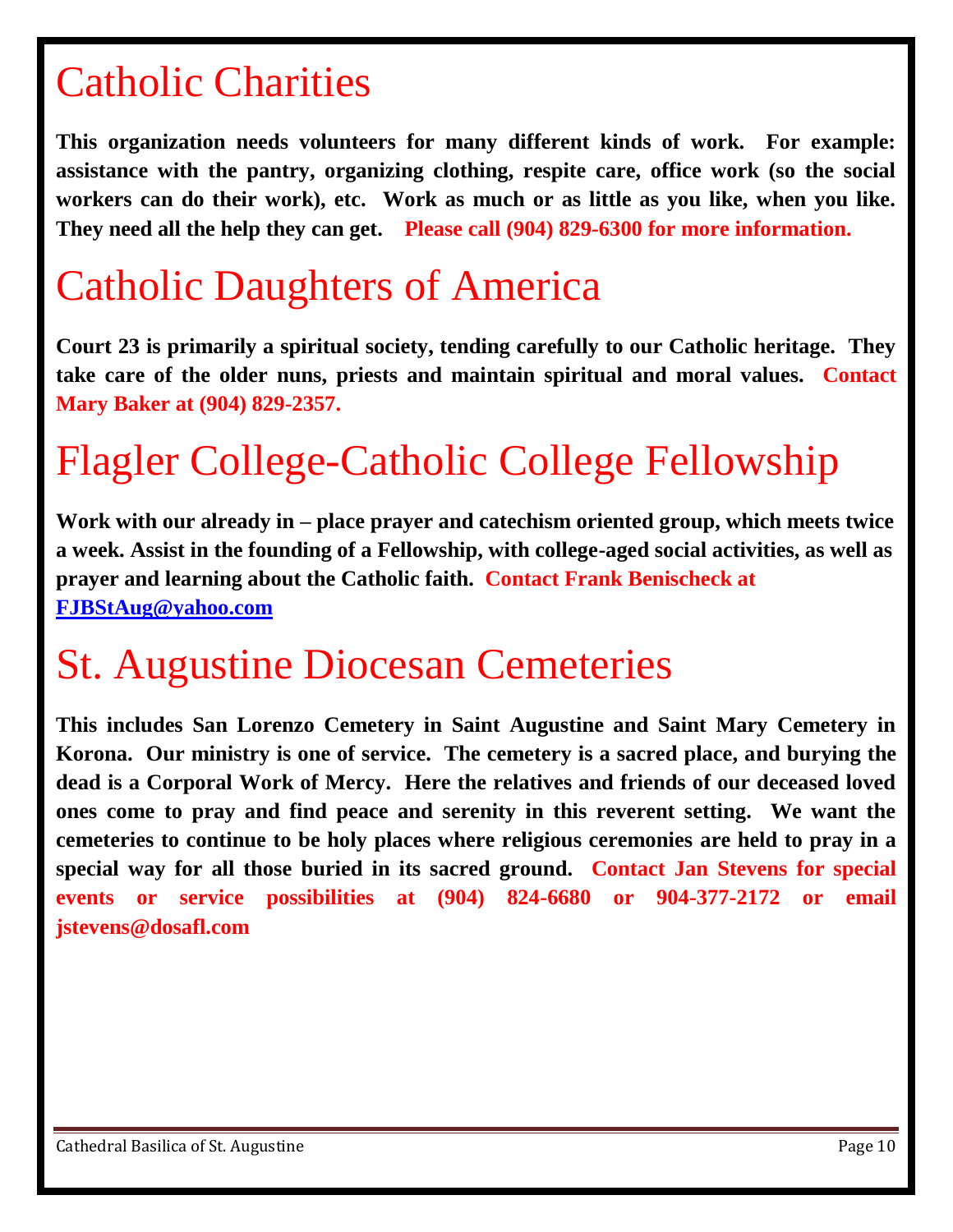# Northeast Florida Community Hospice

**Help improve the quality of life for people in St. Johns County as a Community Hospice Volunteer. Volunteer opportunities include direct patient care as a patient/family support, clerical opportunities, pet therapy opportunities, spiritual care support, bereavement and educational outreach, veterans outreach and more. Training is provided. Enrich your life. Join the Community Hospice volunteer team and make a difference! To become involved, visit our website: [http://communityhospice.com](http://communityhospice.com/) and click on the "For Donors and Volunteers" tab or call 904-407-7064 for additional information.** 

# Our Lady Of Hope Community Farm

**Comunità Cenacolo America is part of the international Comunità Cenacolo, Community of the Cenacle, founded in Italy in 1983 by Mother Elvira Petrozzi. Mother Elvira felt certain that God was calling her to serve the poor of the modern world: disillusioned young men and women who live in desperation and hopelessness, convinced that life has no meaning or value. Unable to find peace or joy in their lives, they seek to fill the emptiness with drugs, alcohol and the illusory pleasures of the world, only to find themselves in an intense interior isolation.**

**We believe that the Christian life in its simplicity and fullness is the true answer to every restlessness in the human heart and that, in the living encounter with God's Mercy, man is reborn into hope and is freed from the chains that have enslaved him, thus rediscovering the joy of loving. Visit us at** [www.hopereborn.org](http://www.hopereborn.org/) **Contact Sean and Elaine Corrigan 904-377-5425 or by email:** [info@hopereborn.org](mailto:info@hopereborn.org) 

#### Prison Ministry

**Through this ministry we reach out to prisoners at the St. Johns County Jail. We take God's Word and bring hope to those who are incarcerated. Our weekly visitations brighten and refresh the lives of so many who have strayed from God's direction. Contact Tom Kavanaugh (904) 540-2165 for information.**